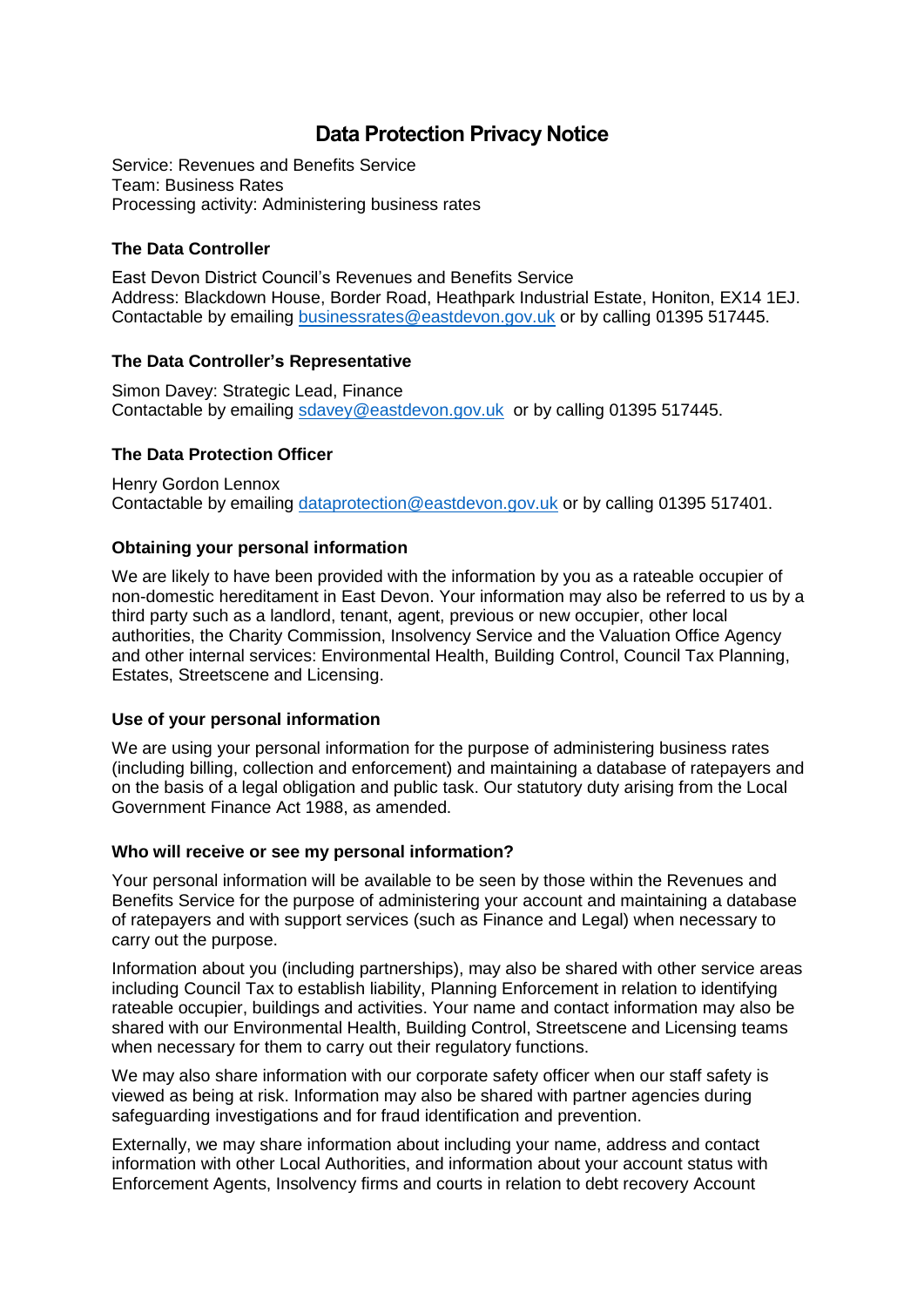information may also be shared with the Valuation Office Agency for the purpose of assessing valuations and any information we hold about you may be shared with HMRC.

Information about debts owed by you to the council may be provided to the insolvency service in response to requests received under the The Debt Respite Scheme (Breathing Space Moratorium and Mental Health Crisis Moratorium) (England and Wales) Regulations 2020

Your billing information is processed by external printers acting on the council's behalf and is scanned by our IT company.

Your personal information will be stored securely and will not be accessible to anyone else, including other services within the Council, unless detailed above.

## **Retention**

All your personal information will be held by us only for as long as is necessary and then in accordance with any legal requirements imposed upon us and the Council's retention schedule. For more information please go to our website to view our [Retention schedule](http://eastdevon.gov.uk/access-to-information/data-protection/document-retention-schedules/)

#### **Transferring personal information outside of the EU**

Your personal information will not be transferred outside the EU or to any international organisations by the Council. It should be noted that the Council has no control over those accessing its online public registers nor what someone does with any information they obtain from them.

#### **Your Rights**

Whatever our use of your personal information you have the right of access to that personal information (this means confirmation that we are using your personal information, access to it as well as other detail) and the right to seek rectification if the information is inaccurate.

As we are processing your personal data on the basis of legal obligation and public task you also have the right to object and the right to restrict processing and where we are processing special category data with your consent, you have the right to withdraw your consent.

Also, if you object to our use of your personal information and there is no overriding legitimate interest for us to continue using it or we have used your personal information unlawfully or it is no longer necessary for us to have the personal information, the right to erasure is also available to you.

Details on each of these rights and to how you exercise can be found on our website in the [Your Rights](https://eastdevon.gov.uk/access-to-information/data-protection/data-protection-information/your-rights/) pages.

#### **Complaints**

If you are dissatisfied with the way the Council has used your personal information then you may wish in the first instance to make a complaint to the Data Protection Officer. This can be done by;

Writing to: Data Protection Officer, Information and Complaints, East Devon District Council, Blackdown House, Border Road, Heathpark Industrial Estate, Honiton, EX14 1EJ.

You can also email: [dataprotection@eastdevon.gov.uk](mailto:dataprotection@eastdevon.gov.uk) or call 01395 517417.

Alternatively, or if you remain dissatisfied following your complaint to the Data Protection Officer, you may lodge a complaint with The Information Commissioner. The Information Commissioner is the UK's independent body set up to uphold information rights. The ICO can help and advise you on all matters relating to data protection.